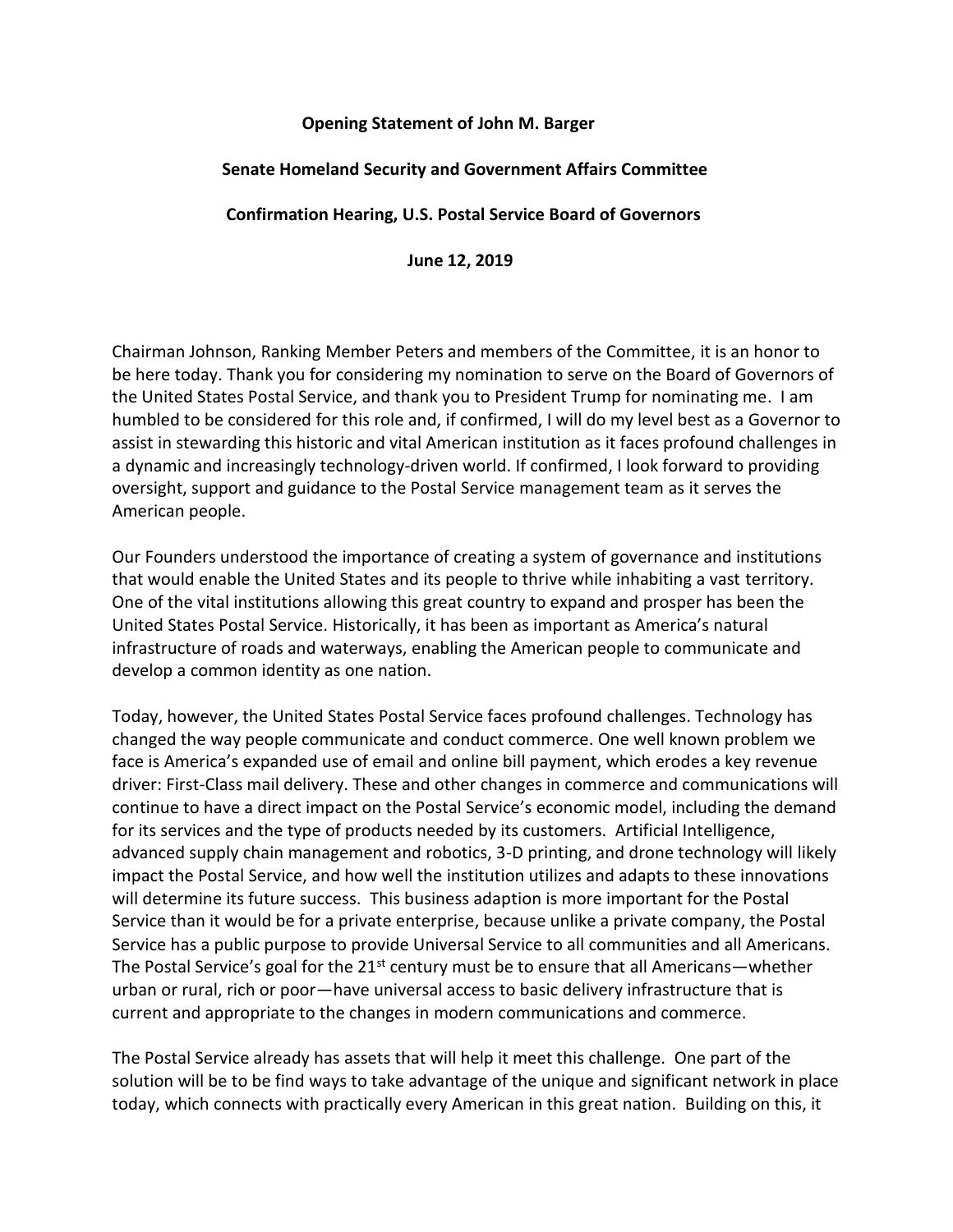will need to understand customer needs, competitive forces, and supply-demand dynamics, and the latest technological developments. If done successfully, the Postal Service's core business model should be sufficiently viable to provide for the obligations and commitments of the USPS employees and retirees, without drawing on direct taxpayer assistance.

To help drive this change, I believe my educational, financial, legal, business and public governance background has prepared me to serve the USPS Board of Governors. I am a graduate of the University of California, Hastings College of the Law, and the London School of Economics, where I earned my Master's degree in finance and accounting. As an important balance to my technical education, I earned a degree in history and philosophy with honors from Ohio Wesleyan University.

I began my career at Citibank and Bankers Trust/Deutsche Bank, working on teams which financed very large and complex corporations including United Airlines, York International, and Macy's Federated. More recently, I have invested in and participated as an active director of private companies facing changing markets and technology demands, in turn requiring changing business strategies to serve addressable markets. One board directorship is with an ecommerce and logistics/supply chain company that has changed the way its customers, wineries, sell to their own consumers. Using cutting-edge logistics technology, this year our company will ship approximately \$1.7 billion in wine and consumer merchandise with combined annual growth rate exceeding 20 percent. I also serve on the board of an Atlantabased LED visual display/technology company with a global supply chain and growing blue-chip customer base in the U.S., Asia, and Europe. In the past I also served as a director and investor in a technology partnership with SAP, an international market leader in enterprise software, seeking to serving the automotive/automotive dealership vertical markets.

In addition to my private sector experience, my public governance experience includes my work as a Director on the Investment and Retirement Boards of the Los Angeles County Employees Retirement Association (LACERA). LACERA is the largest county pension fund in the United States, with over \$60 billion in assets and providing benefits to approximately 160,000 current and retired Los Angeles County employees. I served on the LACERA Board for seven years, three times being elected Investment Board chair by my fellow board members. The role as LACERA board member and board chair required successful collaboration and consensus building among directors from labor, government, and the private sector.

Finally, I have experience as a successful entrepreneur, being a founder, director and officer of AXA/XL Group-Latin America (formerly XL Group, (NYSE: XL), an emerging market reinsurance company. In my role, I was responsible for forming and staffing our Bermuda, Swiss, Brazilian, Argentine, Mexican, and Colombian companies. After successfully building our company, XL acquired our partners' interest in 2002. More recently, I founded and assisted in building a successful and highly regarded boutique turn-around management/consulting firm in Los Angeles, Sierra Constellation Partners. I sold my interest in that firm in 2016.